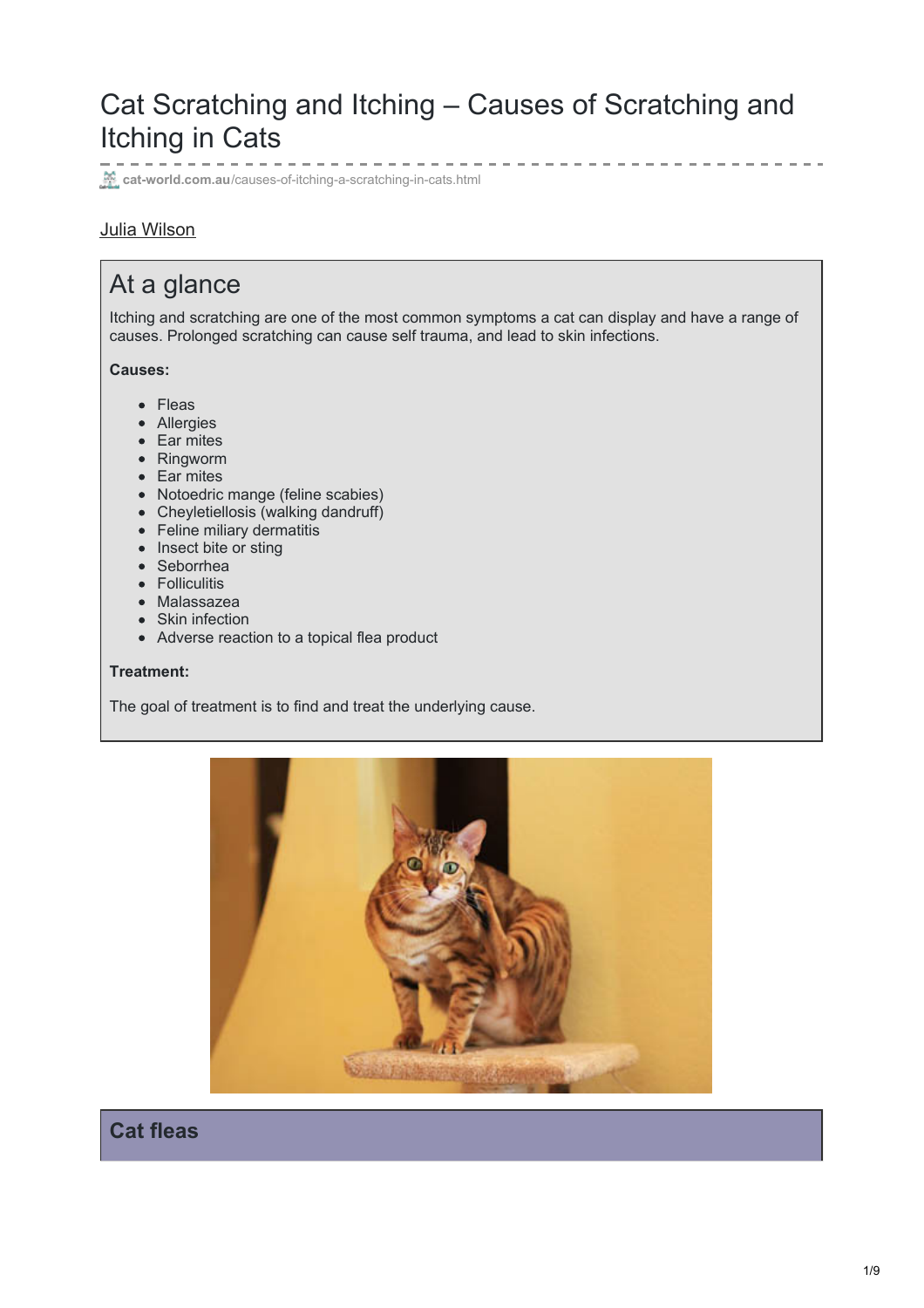The most common cause of itching in cats is due to fleas. They are most abundant in the summer months, although in tropical areas may be found all year around.Cats become infested when they come into contact with fleas in the environment, another animal or even when humans bring fleas inside. Fleas not only cause discomfort but can also transmit [diseases](https://www.cat-world.com.au/flea-transmitted-diseases-in-cats.html), parasites and cause anemia. **Symptoms:**

- Fleas in the coat, they can be hard to see on dark coloured cats
- Salt and pepper debris where the cat sleeps, which is flea eggs and feces
- Excessive scratching

#### **Treatment:**

There are a number of products available to kill fleas on the cat. These include spot-on products which are applied to the skin on the back of the cat's neck, shampoos, tablets and flea collars. Speak to your veterinarian or vet nurse who will be able to recommend the best product.

The environment will either need to be treated with a flea bomb or a pest controller, along with some thorough washing and vacuuming. For further information on cat fleas read [here.](http://www.cat-world.com.au/flea-control-for-pets-a-homes.html)

### **Flea allergy dermatitis**

As the name suggests, it is caused by an allergic reaction to a flea bite. There are 15 known allergens in flea saliva, each one is capable of causing an allergic reaction in the cat. Just one bite from a flea is enough to trigger an allergic reaction in your cat. FAD is one of the major causes of miliary dermatitis in cats.

#### **Symptoms:**

- Frequent scratching and biting of the fur, especially on the back and the base of their tail.
- Raised bumps (papules) or scabs on the skin and thinning fur in the affected area.

Your veterinarian will be able to diagnose flea allergy dermatitis. Signs of fleas on your cat are a good indicator. However, extremely sensitive cats will have few if any fleas on them. This is due to excessive self-grooming. In such cases, to get a definite diagnosis that your cat is, in fact, allergic to flea bites and not something else then an intradermal skin testing is required.

#### **Treatment:**

- Eliminating fleas from your cat and environment, and preventing re-infestation of fleas.
- Treating secondary skin infections caused by excessive biting and scratching of the skin. This may involve a course of antibiotics, medicated shampoo and or a topical medication.
- Antihistamines or steroids to control inflammation and reduce itching.
- Hyposensitisation (desensitisation). This involves injecting minute amounts of flea antigen into the cat in the hope that it will re-programme the immune system so it's not hypersensitive to flea antigen.

## **Allergies**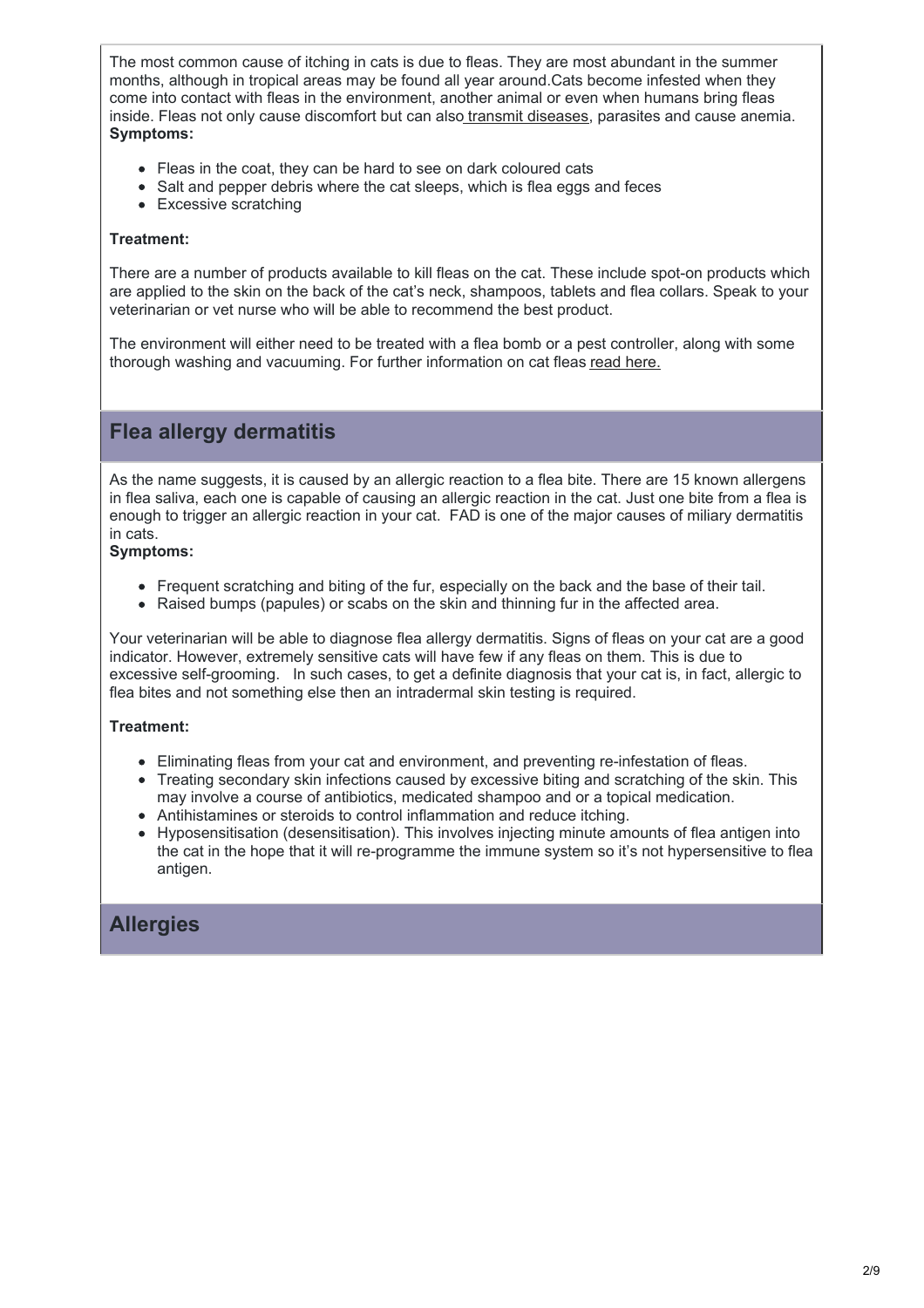Allergies are a common cause of skin disease in cats. The purpose of the immune system is to keep infectious microorganisms, such as certain bacteria, viruses, and fungi, out of the body, and to destroy any infectious microorganisms that do invade the body. Allergies are caused by an inappropriate response to a substance which is harmless. In an allergic animal, the immune system overreacts and mounts an immune response against it. Four types of allergy exist in cats:

- Contact Anything that comes into contact with your cat's fur and skin, which may include shampoos or creams, plants, wool, detergents.
- Food Caused by an allergic reaction to one or more ingredients in the cat's food with the most common causes of food allergies including are fish, beef, eggs, and wheat.
- Inhalant Pollen, cigarette smoke, dust mites, moulds.
- Insect Fleas are the most common cause of insect allergy, but other insects such as mosquitos can also cause an allergic reaction.

#### **Symptoms:**

- Non-seasonal itching
- Crusting along the cat's back, close to the base of the tail, and around the head and neck
- Hair loss
- Raw and inflamed skin, especially on the inside of the hind legs
- Vomiting or diarrhea

#### **Diagnosis:**

A thorough physical examination and medical history including onset of symptoms, any products or chemicals which may have come into contact with the cat (deliberate or unintentional). If the veterinarian suspects allergies it will be necessary to undergo tests which may include:

- Skin prick testing: An area of skin is shaved and a number of common allergens are introduced to the skin to see if a reaction occurs to one or more.
- Food elimination trials: The cat is put on a novel protein such as duck or kangaroo, during this time, no other food or treats can be given to the cat. If symptoms clear up, the cat is challenged by being re-introduced to the normal diet to see if symptoms return.

#### **Treatment:**

- Avoidance of the allergen where possible.
- Diligent flea control on both the cat and inside the home.
- Change to a hypoallergenic diet for cats with food allergies. If storage mites are the cause, switching to a canned or raw diet will resolve the allergy.
- Antihistamines or corticosteroids can be prescribed to relieve symptoms of itching.

### **Ear mites** (Otodectes cyanosis)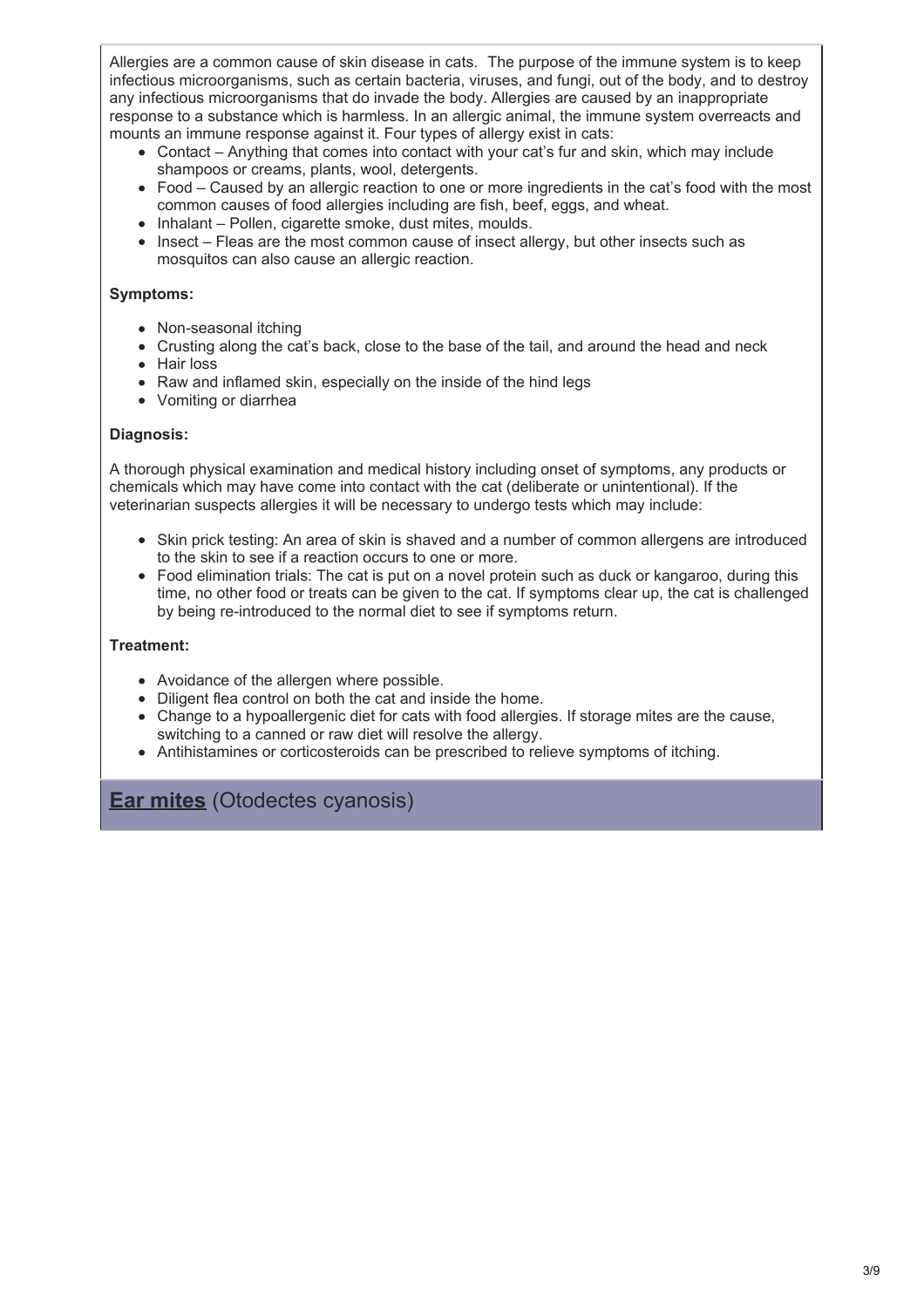Ear mites are a common spider-like external parasite which causes significant discomfort to the cat. Although the name would suggest otherwise, ear mites can live on any part of the body although they generally live in the ear canal of cats. They are the most common cause of *otitis externa* (inflammation of the outer ear canal) in cats.

#### **Symptoms:**

- Not all cats will display symptoms of ear mites but often they will scratch at their ears and or shake their heads.
- Reddish/brown discharge in the ear, bleeding from the ear
- Coffee-grounds like appearance in the ear
- Scratch marks and trauma
- Odour

#### **Treatment:**

- Removal of the exudates from the ear by instilling a few drops of mineral oil and gently massaging the base of the ear. This will loosen the exudate, which will make it easy to remove.
- Your veterinarian will be able to prescribe a commercial insecticide to kill the mites. Products vary from country to country, but below is a list of popular products which may be prescribed. These treatments must be carried out over several weeks, it is not possible to kill the eggs or pupae. The aim of treatment is to kill adults as they reach maturity and break the life cycle of the mite.
- Treat all household cats and dogs at the same time.

## **Notoedric Mange (feline scabies)**

This highly contagious, intensely itchy skin disease, caused by the mite Notoedres cati. These mites are closely related to the Sarcoptic mange, which causes mange in dogs.The first sign of notoedric mange is usually intense pruritus (itching) along with hair loss and a thick/crusty and scabby appearance to the skin, especially on the tip of the ears. It then progresses to the face and neck, and if untreated can progress to other parts of the body.

#### **Symptoms:**

Scratching the affected areas causes the skin to become raw, red and inflamed, which can cause potentially dangerous secondary bacterial infections

#### **Diagnosis:**

Scraping of the cat's crusty skin examine it under a microscope for the presence of mites or mite eggs

#### **Treatment:**

- Your veterinarian may clip semi and longhaired cats before treatment. Cleansing of the area to soften thick crusts, followed by a weekly lime sulfur dip.
- Amitraz is another effective dip, this product hasn't been approved for use on cats though
- [Ivermectin](https://www.cat-world.com.au/ivermectin-for-cats-uses-dosage-and-more.html), administered via injection. It hasn't been approved for use in cats, although reports are that it is safe.
- Revolution: This product is typically a flea and worm product but has shown to be effective on notoedric mange.

## **Cheyletiellosis**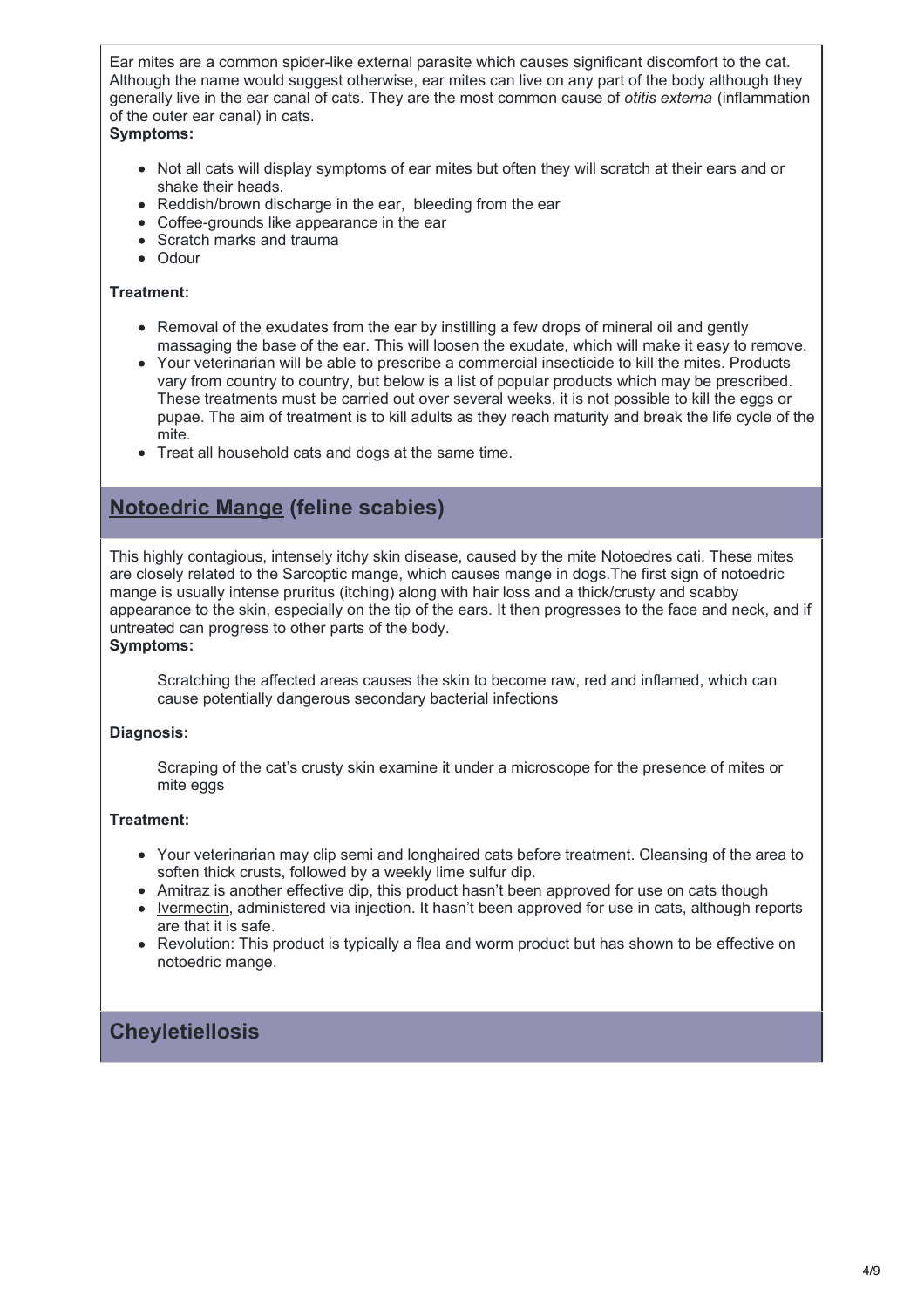Also known as *walking dandruff*, cheyletiellosis is a highly contagious skin disease caused by the Cheyletiellosis mite. Cats are most commonly infected with Cheyletiella blakei. Young cats are more often infected although cats of any age can have these mites.The mites live out their entire life cycle (approximately 30 days) on the cat, living on the skin surface keratin. They occasionally burrow their head pincers (known as chelicerae) into the skin and feed on tissue fluids. **Symptoms:**

- Itching (although not all cats exhibit this symptom)  $\bullet$
- Excessive scaling/dandruff
- Hair [thinning](https://www.cat-world.com.au/hair-loss-in-cats) or loss
- Crusting or miliary [dermatitis](https://www.cat-world.com.au/miliary-dermatitis-in-cats) along the back

Often the mites can be seen moving around, hence the name *walking dandruff*.

#### **Diagnosis:**

Cheyletiellosis is diagnosed by flea combings, skin scrapings, fecal flotation or acetate tape preparations.

#### **Treatment:**

There are several ways to tackle cheyletiellosis, your veterinarian will recommend the best treatment.

- $\bullet$  Weekly dipping with either lime sulfur or pyrethrin for  $6 8$  weeks. Long-haired cats may need to be clipped.
- [Ivermectin](https://www.cat-world.com.au/ivermectin-for-cats-uses-dosage-and-more.html) has not been approved for use in cats but is commonly prescribed extra-label to treat Cheyletiellosis.
- The environment will also need to be treated with a suitable insecticide

## **Feline miliary dermatitis**

Miliary dermatitis (miliary eczema, papula crusting dermatitis or scabby cat disease) isn't a specific disease but a disease complex. It is characterized by a red and crusty rash around the head, neck, and back, often with intense itching.There are several causes of miliary dermatitis including flea bite hypersensitivity, Allergies; food intolerance, inhalant allergy, food allergy, bacterial infections, mites, mange, ringworm, yeast infections, immune-mediated diseases, drug hypersensitivity, poor diet and hormonal/endocrine disorder.

**Symptoms:**

- Red, crusty bumps, especially around the head, neck, and back
- Intense itching
- Hair loss

#### **Treatment:**

- Fleas: Removal of the fleas from the cat and environment should cure the problem. Strict flea control are necessary to control fleas.
- Mites, mange, fungal or yeast infections: Treat the cause and miliary dermatitis should go away.
- Intestinal parasites: Anti-worming medication.
- Food allergy: A hypoallergenic diet may be tried if parasites, yeast infections, fungal infections etc., are ruled out.

In addition to the above treatments, supportive care to manage symptoms are necessary.

- Antibiotics for secondary skin infections, if required.
- Shampoos to relieve itching and inflammation.
- Other possible treatment options include fatty acids, antihistamines, and corticosteroids.

### **Ringworm**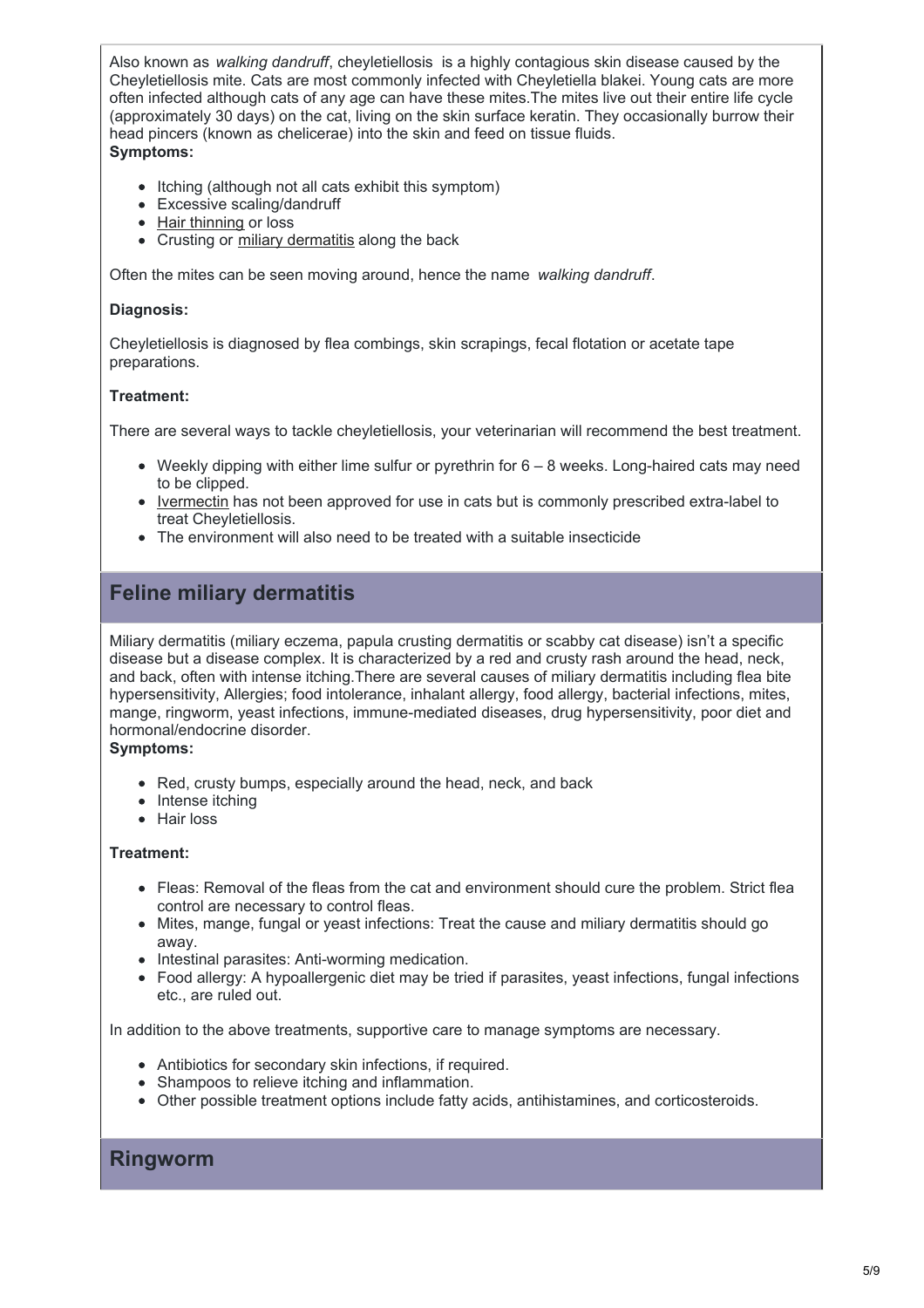Also known as *dermatophytosis* (pronounced *der-mato-ptosis*), ringworm a common fungal infection which affects the skin, fur, and nails of cats. It is caused by a microscopic group of parasitic fungal organisms known as *dermatophytes*, meaning "*plants that live on the skin*".Ringworm invades the dead, outer layers of the skin, claws, and hair. The name *ringworm* comes from the ring like, circular [lesions](https://www.cat-world.com.au/skin-lesions-in-cats.html) which develop on the cat's skin. The fungus is more common in areas of high humidity and temperatures.

#### **Symptoms:**

- Circular patches of hair loss, especially around the head and limbs
- Grey, patchy areas of baldness, with or without redness and itching
- Seborrhea sicca (a type of dandruff)
- Dry/flaky skin, onychomycosis (infection of the claw and claw bed)

#### **Diagnosis:**

It may be possible to diagnose ringworm based on presenting symptoms, however the veterinarian may decide to confirm diagnosis with a Wood's Lamp, which will causethe infected hair shafts will glow a fluorescent green when exposed. Other diagnostics include microscopic examination of the hair shaft and a fungal culture.

#### **Treatment:**

Once a diagnosis has been made, it will be necessary to treat both your cat and the home. If you live in a multiple cat household, all cats in your home will need to be treated. It is easier if you can keep all cats confined to just one room while treatment is underway to avoid spreading spores around the home.

There are a number of treatment options which include oral medications, medicated dips and lime sulfur dips.

## **Insect bite or sting**

Ants, mosquitoes, bees, wasps and many other insects all have the potential to bite your cat which can cause an allergic reaction. This is usually self-limiting unless your cat develops an allergy. **Treatment:**

Ice compress to relieve itching. Your veterinarian may also recommend an antihistamine.

## **Malassezia**

This yeast lives on the skin of cats and ear canal of cats in low numbers and usually causes no problems. However, in some cats, the yeast begins to grow to the point where it causes disease. This is usually the result of immunosuppression (such as a cat with feline immunodeficiency virus or feline leukemia virus), long-term antibiotic use, allergies which damage the skin, endocrine disorders and certain tumours.

#### **Symptoms:**

Itching, hair loss, greasy lesions, unpleasant odour, swelling of the affected area, and waxy build-up of the ears

#### **Treatment:**

Addressing the underlying cause, anti-fungal sprays or shampoos, and medications such as Itraconazole for severe cases.

### **Seborrhea**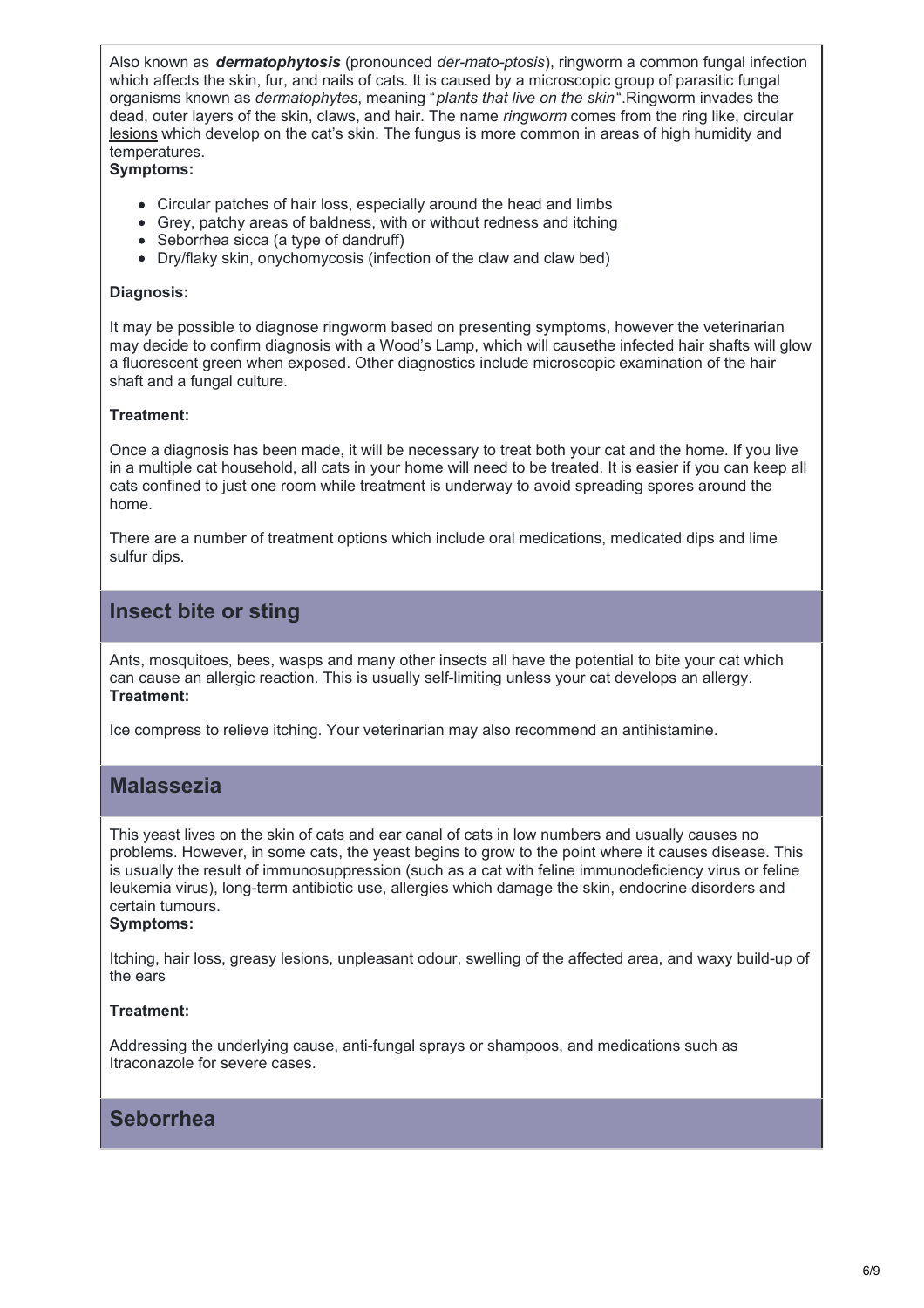Seborrhea is a skin disorder caused by an overproduction of sebum, an oily substance produced by the sebaceous glands which lubricate and protects the skin. It is reasonably common in the dog, but not the cat. It is characterised by the accumulation of oil and debris on the skin which leads to scaling, flaky skin.There are two forms of seborrhea, *seborrhea sicca*, which is a dry, scaly form or *seborrhea oleosa*, a moist oily form. It can be primary or secondary. *Primary seborrhea* is an inherited condition, seen most often in [Persian](https://www.cat-world.com.au/persian-cat-breed-profile.html) cats, *secondary seborrhea* is associated with a number of underlying diseases or conditions such as parasites, Cushing's syndrome, diabetes, hyperthyroidism, poor diet, food or inhalant allergy. The most common type of seborrhea in cats is secondary. **Symptoms:**

- Itching may or may not be present depending on the underlying cause
- Seborrhea sicca may present as patches of dull, dry, [dandruff-like](https://www.cat-world.com.au/cat-dandruff.html) flakes in the coat
- Seborrhea oleosa presents as patches of greasy/oily scales or crusts with a pungent odour
- Secondary bacterial or fungal infection occur quite often

#### **Treatment:**

Finding and treating the underlying cause is necessary. This may include:

- Antibiotics for bacterial infection.
- Anti-fungals for fungal infection.
- Medicated *antiseborrheic* shampoos applied every three days until the condition is under control. There are different types of shampoo depending on which form of seborrhea your cat has.
- Fatty acid supplements may be of some use for treating this condition in cats.

## **Folliculitis**

Folliculitis is an inflammation or infection of the hair follicles that is characterised by the presence of red bumps on your cat's skin. The condition occurs when bacteria, which normally reside on the skin invade the hair follicle, usually due to damage caused by itching, scratching or inflammation. Feline acne, allergic dermatitis, mites, metabolic disorders, flea bite allergy and [stud](https://www.cat-world.com.au/stud-tail-in-cats) tail can both lead to folliculitis in the cat.

#### **Symptoms:**

- Red or pus-filled papules on around one or more hair follicles
- Small fissures (splits or cracks) or ulcers may occur in more severe cases
- Thinning or bald patches may occur in the affected area
- If feline acne is present, the follicles may contain blackheads, with surrounding skin red and inflamed
- Itchiness. Your cat may frequently scratch and rub the affected area
- Localised lymph node [swelling](https://www.cat-world.com.au/Cat-Health-Collection/swollen-lymph-nodes-in-cats.html)
- $\bullet$  Pain

#### **Treatment:**

The goal of treatment is to find and address the underlying cause, which may include:

- Switch from plastic to glass or ceramic food bowls and wash daily. Clean the skin with iodine (diluted to the colour of weak tea), Epsom salts or witch hazel.
- If an allergy is a cause, removing the allergen if possible. Common allergens include plants, food, chemicals, soaps, and detergents.
- Medicated shampoos or topical preparations to help dry up the pustules and relieve itching.
- [Antibiotic](https://www.cat-world.com.au/cat-antibiotics.html) therapy for 2-4 weeks.
- Topical glucocorticoids to reduce inflammation and itchiness.

## **Adverse reaction to flea products**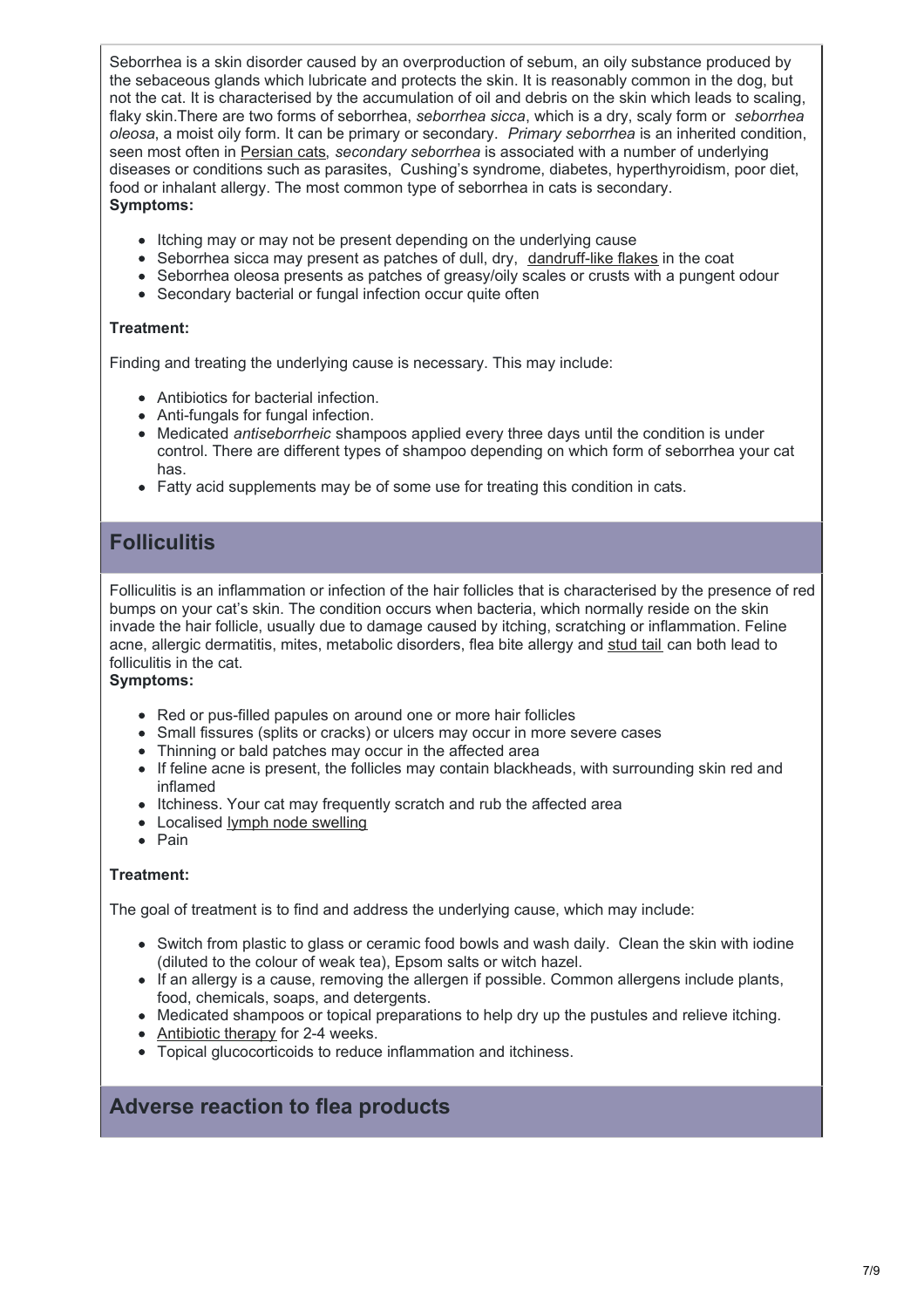Topical flea products (known as *spot on*) have made treating fleas (and worms) so much easier. They come in liquid form, and are applied to the skin on your cat's neck (between the shoulder blades) once a month.The most common topical flea products used on cats include Frontline, Revolution, Program and Advantage. While these are all safe to use when instructions are carefully followed (and I use them on my own cats), in rare cases, cats can have a reaction. **Symptoms:**

Can range from mild itching to severe chemical burns which may include redness, hair loss, bleeding and ulceration.

#### **Treatment:**

- If your cat suffers a chemical burn to a flea product, rinse the area with lukewarm water for 20 minutes.
- If he has licked some of the product off, rinse his mouth in with water.
- Get him to a veterinarian. Bring along the packaging so your veterinarian knows the active ingredient.

## **Skin infection**

Anything that affects the integrity of the skin has the potential to lead to a skin infection. Most often this is caused by trauma (such as a bite or scratch), self-mutilation (over grooming but more often than not, damage due to biting or scratching itchy skin due to an allergic reaction, hypersensitivity, parasites), endocrine disorders and poor immunity.

**Causes:**

- Parasites
- Allergies
- Ringworm
- Seborrhea
- Hypothyroidism (underactive thyroid gland)
- Cushing's disease
- Diabetes

#### **Symptoms:**

- Crusting and scaling, often with short hairs which can easily be pulled out
- Papules or pustules on the skin
- Alopecia (baldness)
- Ulcerations or erosions which may ooze
- Unpleasant odour
- Pruritis may or may not be present, this can depend on the underlying cause

#### **Treatment:**

- Oral antibiotics for 3-4 weeks.
- Topical antibiotics or antibiotic shampoos may also be necessary to help soften the crusts and treat the infection.
- Address the underlying cause.

# Home care

Anthistamines and/or corticosteroids may be prescribed to relieve symptoms of itching. Always administer as prescribed.

Use a reliable flea control programme and remember to treat the home as well as cat.

Speak to your veterinarian about using a fish oil supplement which is applied to food once a day. This can help to reduce inflammation associated with itching.